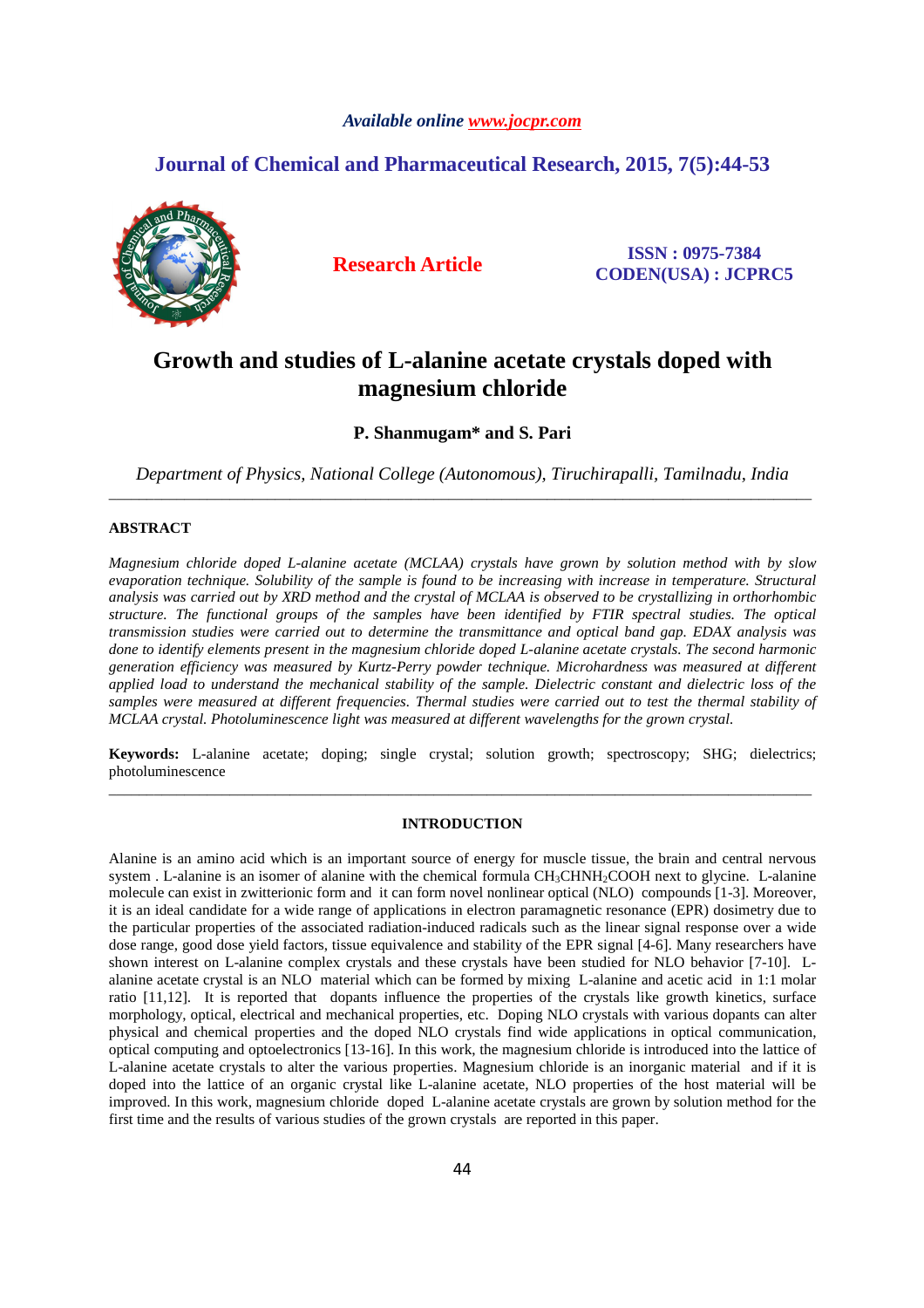# **EXPERIMENTAL SECTION**

*\_\_\_\_\_\_\_\_\_\_\_\_\_\_\_\_\_\_\_\_\_\_\_\_\_\_\_\_\_\_\_\_\_\_\_\_\_\_\_\_\_\_\_\_\_\_\_\_\_\_\_\_\_\_\_\_\_\_\_\_\_\_\_\_\_\_\_\_\_\_\_\_\_\_\_\_\_\_*

### **2.1. Growth of crystals**

Single crystals of undoped and magnesium chloride doped L-alanine acetate were grown by solution method with slow evaporation technique. Undoped L-alanine acetate (LAA) crystals were grown by dissolving L-alanine and acetic acid in 1:1 molar ratio in double distilled water. To obtain the magnesium chloride doped LAA crystals, 5 wt% of magnesium chloride was added into the solution of L-alanine acetate. The filtered solutions undoped and magnesium chloride doped LAA samples were kept separately in two growth vessels for crystallization. After a period of 30 days, transparent crystals were harvested. During the growth period, the beakers were covered with perforated polythene papers and they were kept in a vibration free platform. The harvested crystals are shown Fig.1. The morphology of magnesium chloride doped LAA crystal is observed to be altered when magnesium chloride is added as the dopant into the host LAA crystal.



**Figure 1: Harvested crystals of (a) magnesium chloride doped and (b) undoped L-alanine acetate crystals** 



**Figure 2: Variation of solubility with temperature for undoped and magnesium chloride doped L-alanine acetate crystals** 

### **2.2 Solubility studies**

Solubility is defined as the amount of solute present in 100 ml of saturated solution and it is determined by gravimetrical method using a constant temperature bath (CTB). The powder form of the grown crystal was added step by step to double distilled water in an air-tight container kept in the CTB and the stirring was continued till a small precipitate was formed at 30  $^{\circ}$ C. Then, 5 ml of the solution was pipetted out and taken in a petri dish and it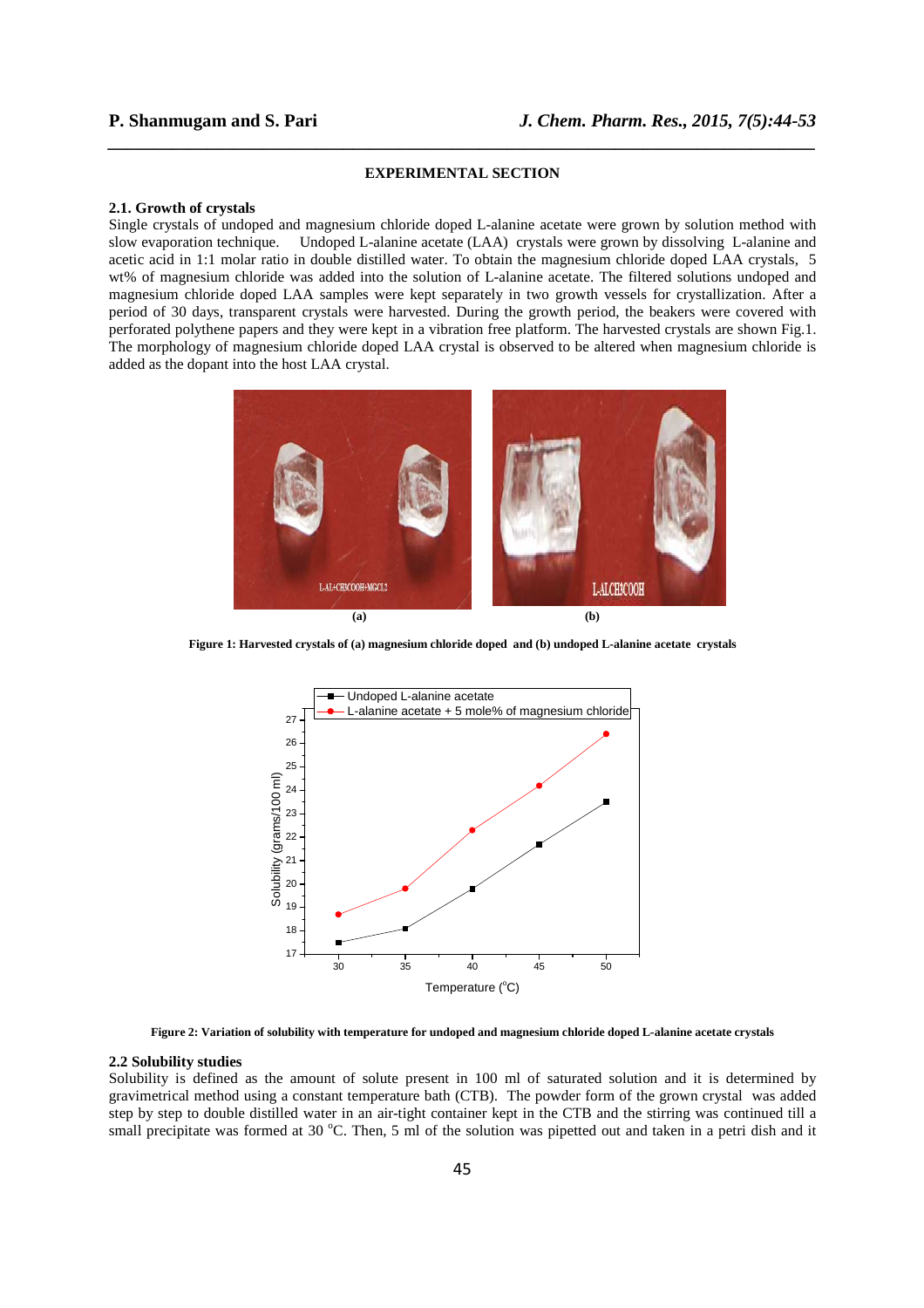was warmed up till the solvent was evaporated out. By measuring the amount of salt present in the petri dish, the solubility of the sample in water was determined. The solubility of the sample was determined by similar method at other temperatures. The variations of solubility with temperature for undoped and magnesium chloride added Lalanine acetate samples are shown in Figure 2. From the results, it is noticed that the solubility increases with temperature for both the samples, showing the positive temperature coefficient of solubility. The results show that the solubility of magnesium chloride doped LAA sample is more than that of undoped LAA sample.

*\_\_\_\_\_\_\_\_\_\_\_\_\_\_\_\_\_\_\_\_\_\_\_\_\_\_\_\_\_\_\_\_\_\_\_\_\_\_\_\_\_\_\_\_\_\_\_\_\_\_\_\_\_\_\_\_\_\_\_\_\_\_\_\_\_\_\_\_\_\_\_\_\_\_\_\_\_\_*

# **2.3 Techniques**

X-ray diffraction studies were carried out on the grown undoped and magnesium chloride doped L-alanine acetate crystal by employing an ENRAF Nonius CAD-4/MACH single crystal X-ray diffractometer, with Mo  $K_{\Box}$ radiation ( $λ=0.71073$  Å).

Kurtz and Perry powder method was used to determine second harmonic generation (SHG) efficiency of the samples [17]. Microhardness, stiffness and yield strength of the samples were determined by Vickers hardness test. The dielectric parameters such as dielectric constant and dielectric loss for the grown single crystal were measured using an LCR meter (Agilent 4284A) at various frequencies in the range  $10^2$  -  $10^6$  Hz. FTIR studies of the samples were carried out the infrared region 4000-400 cm<sup>-1</sup> using a spectrophotometer (Model: Perkin Elmer RXI Spectrophotometer) using a KBr pellet technique. The photoluminescence spectra were recorded for magnesium chloride doped LAA crystal in the range of 240–700 nm with the excitation wavelength of 240 nm using a Perkin-Elmer photoluminescence spectrometer (Model: LS45). TG/DTA thermal curves were recorded for the samples using a TG/DTA thermal analyzer in the nitrogen atmosphere.

# **RESULTS AND DISCUSSION**

# **3.1 FTIR studies**

Fourier Transform Infrared (FTIR) spectral studies were carried out for the samples to identify the functional groups. The recorded FTIR spectra of pure and magnesium chloride doped L-alanine acetate crystals are shown in figures 3 and 4. In the spectra, the broad peak around 3100-2800 cm-1 is assigned to the stretching vibration of  $NH_3^+$ . Multiple combination and overtone bands are observed in the region 2500-1900 cm<sup>-1</sup>. The peaks in the region 1620-1590 cm<sup>-1</sup> for the samples are due to COO stretching or NH<sub>2</sub> bending vibration. The C-C-N stretching shows around 885-895 cm<sup>-1</sup>. The CH<sub>3</sub> bending modes are assigned to the peaks in the range 1355-1450 cm<sup>-1</sup>.  $NH_3^+$  torsion and COO deformation bands are noticed in the region 550-470 cm<sup>-1</sup>. From FTIR spectra, it is confirmed that L-alanine is protonated by getting a proton from acetic acid and thus L-alanine acetate is formed. There are not much change of absorption bands/peaks of FTIR spectra of undoped and magnesium chloride doped L-alanine acetate crystals but the intensity of bands have been altered and there are slight of shifting of bands are noticed. This is due to presence of magnesium chloride in the interstitials of the lattice of the doped sample.

#### **3.2 XRD studies**

The grown crystals of undoped and magnesium doped L-alanine acetate were subjected to single crystal X-ray diffraction studies using an ENRAF NONIUS CAD4 diffractometer with MoK<sub>a</sub> radiation ( $\lambda$ =0.71073 Å) to

determine the crystal structure. The obtained values of cell parameters of undoped L-alanine acetate crystal in this work are found to be in close agreement with the data reported in literature [18]. The single crystal XRD data for magnesium chloride doped L-alanine acetate are provided in the table 1. The crystal system is found to be orthorhombic and the number of molecules per unit cell is 4. The space group of magnesium chloride doped LAA crystal is  $P2_12_12_1$  and this space is recognized as a non-centrosymmetric. It is the essential requirement for SHG from the sample.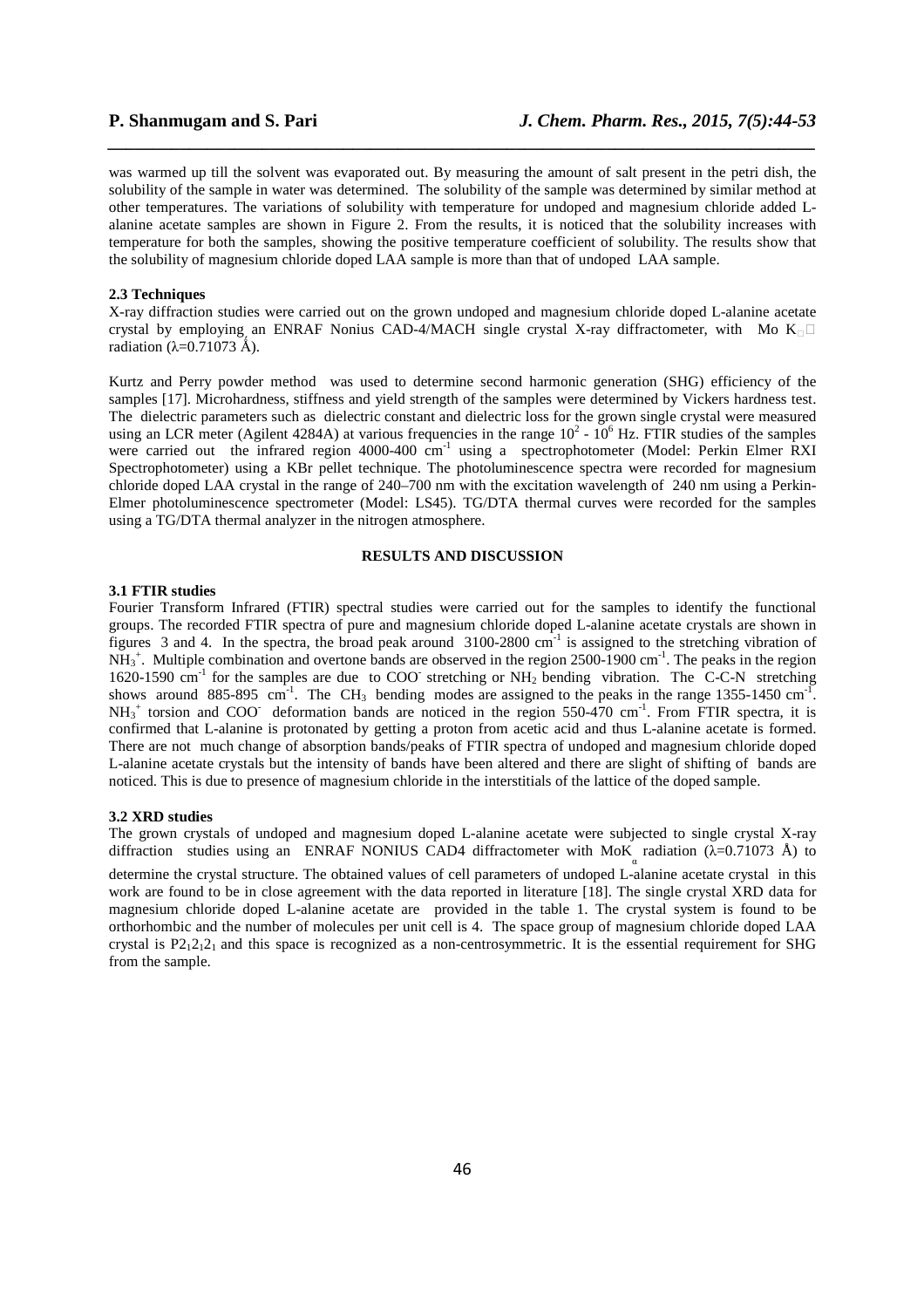

**Figure 3: FTIR spectrum of undoped L-alanine acetate crystal** 



**Figure 4: FTIR spectrum of magnesium chloride doped L-alanine acetate crystal**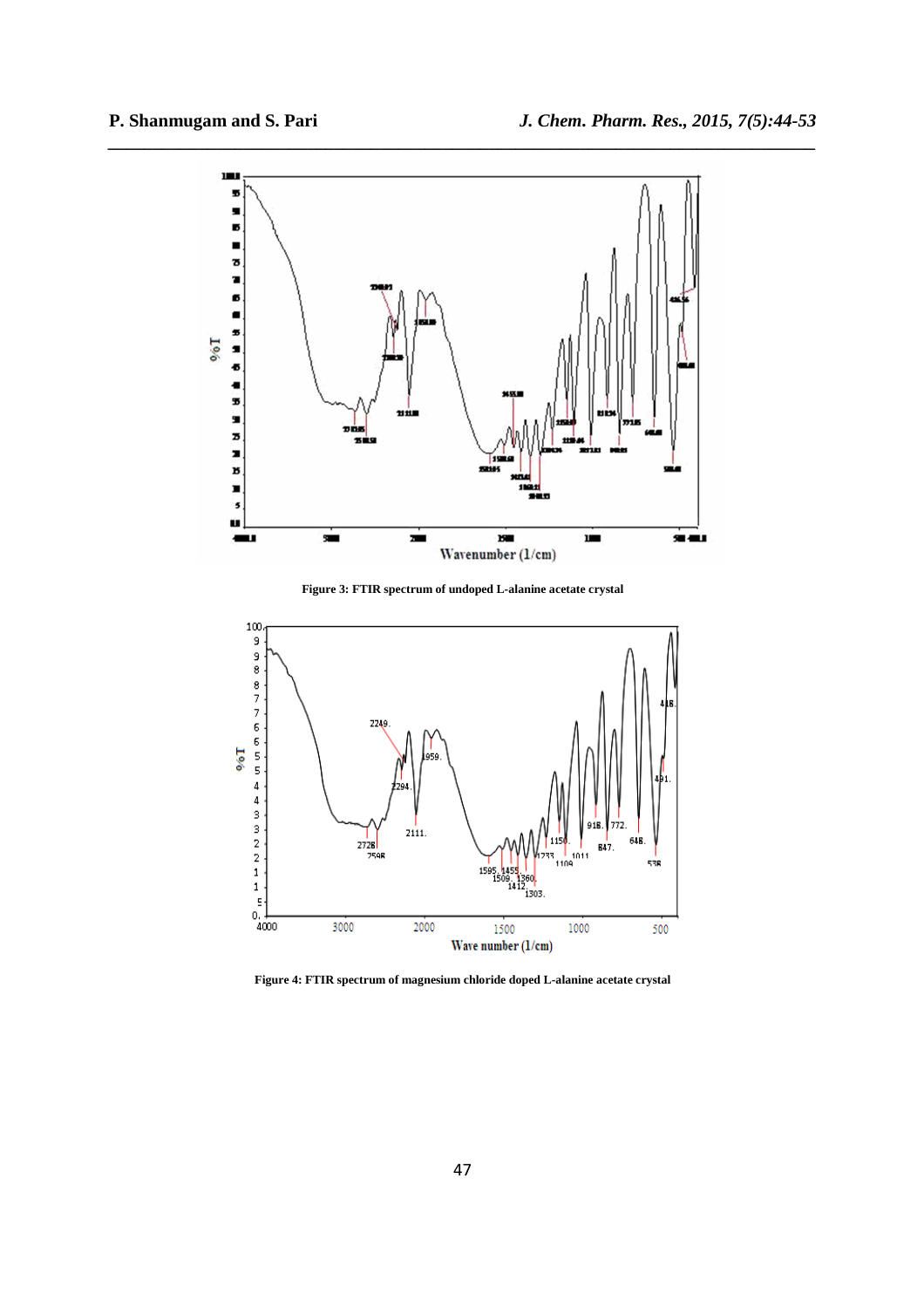| Diffractometer        | <b>ENRAF NONIUS CAD-4</b>       |
|-----------------------|---------------------------------|
| Radiation, wavelength | $MoK_{\alpha}$ , 0.71069 Å      |
| Refinement method     |                                 |
| Symmetry              | Full matrix Least square method |
| Space group           | Orthorhombic structure          |
| Lattice constants     | $P2_12_12_1$                    |
|                       | $a=5.365(2)$ Å                  |
|                       | $b=6.248(2)$ Å                  |
|                       | $c=13.206(3)$ Å                 |
|                       | $\alpha = 90^\circ$             |
|                       | $B=90^\circ$                    |
| Volume                | $\gamma = 90^\circ$             |
| 7.                    | $442.67 \text{ Å}^3$            |
|                       |                                 |

*\_\_\_\_\_\_\_\_\_\_\_\_\_\_\_\_\_\_\_\_\_\_\_\_\_\_\_\_\_\_\_\_\_\_\_\_\_\_\_\_\_\_\_\_\_\_\_\_\_\_\_\_\_\_\_\_\_\_\_\_\_\_\_\_\_\_\_\_\_\_\_\_\_\_\_\_\_\_* **Table 1: XRD data for crystal of magnesium chloride doped LAA** 

### **3.3 Measurement of SHG efficiency**

A high intensity Nd:YAG laser ( $\lambda = 1064$  nm) with a pulse duration of 6 ns was used for the measurement of second harmonic generation (SHG) efficiency of the undoped and magnesium chloride doped LAA samples. In this experiment, potassium dihydrogen phosphate (KDP) was used as the reference. The SHG behavior was confirmed from the output of the laser beam having the green emission ( $\lambda = 532$  nm) and the samples are the potential materials for frequency conversion. From the results, it is observed that undoped LAA sample has the relative SHG efficiency of 1.13 times and magnesium chloride doped LAA sample has 1.35 times that of the KDP sample.

# **3.4 UV-visible-NIR transmittance studies**

The UV-visible-NIR spectrum gives information about the structure of the molecule because the absorption of UV and visible light involves the promotion of electron in  $\sigma$  and  $\pi$  orbitals from the ground state to higher energy states. The UV-visible transmittance spectrum of magnesium chloride doped LAA crystal was recorded using a double beam spectrophotometer in the wavelength region 190-1100 nm and the recorded spectrum is shown in the figure 5. It is observed from the spectrum that the cut-off wavelength for the crystal is 252 nm. Using the formula  $E<sub>g</sub> = 1240/$  $\lambda$ , the optical band gap (E<sub>9</sub>) was determined to be 4.92 eV for the grown magnesium chloride doped LAA crystal. As the optical spectrum of undoped LAA crystal has been already given in literature, it is not shown here.



**Figure 5: UV-visible-NIR spectrum of magnesium chloride doped L-alanine acetate crystal** 

# **3.5 Thermal studies**

The thermal studies such as TG/DTA studies were carried out for magnesium chloride doped LAA crystal in the temperature range 40–900 °C. The recorded TG/DTA thermal curves for magnesium chloride doped LAA crystal are shown in the figure 6. From the figure, the sharp endothermic peak indicates the sample have good crystallnity. From the TG curves, it is noticed that there is a large weight loss at the decomposition point at 268 °C. The results show that the sample has no water of crystallization and it has high thermal stability. After decomposition of the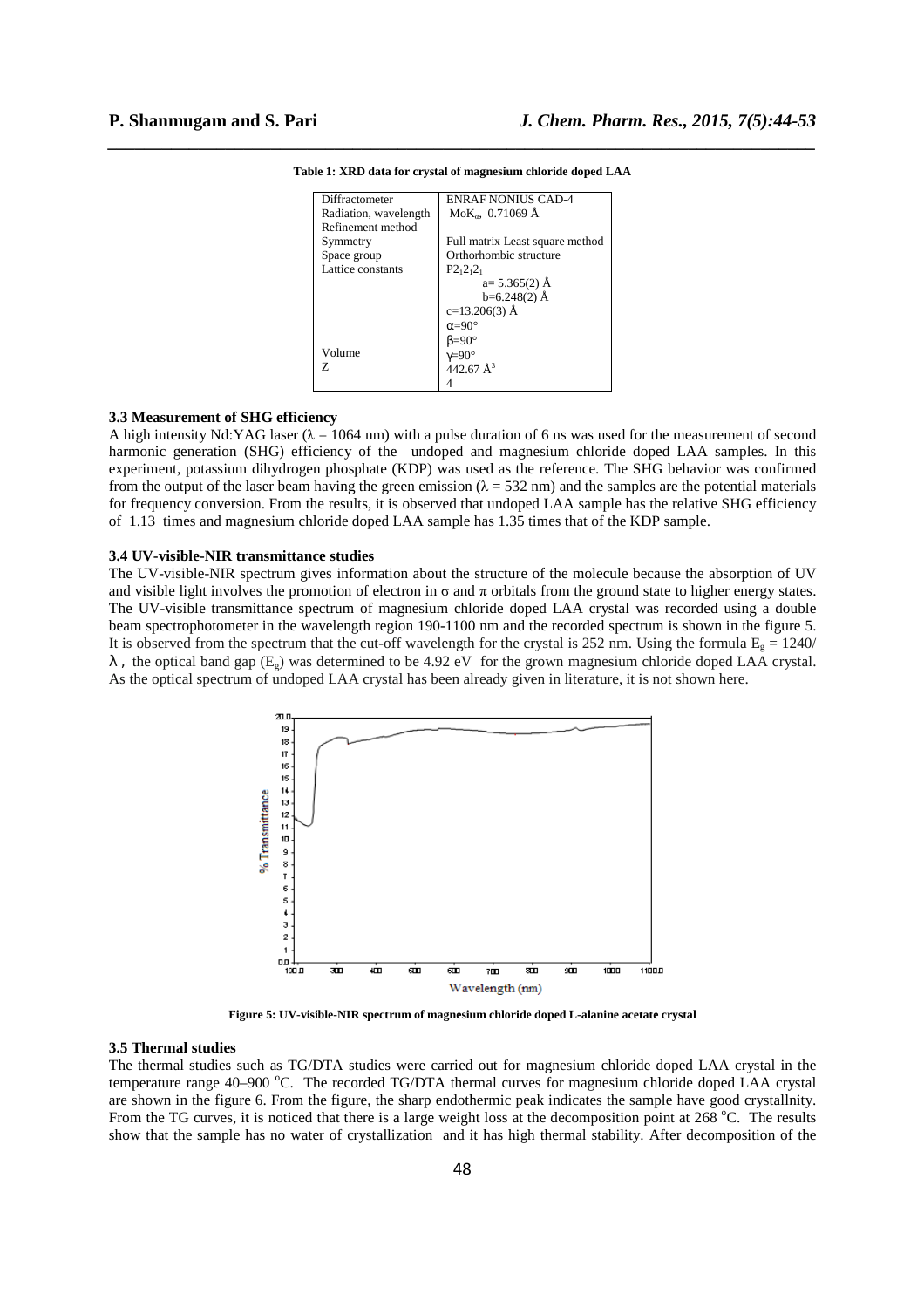sample, the residue of the sample is found to be almost zero. Since the sample has the decomposition point more 250 <sup>o</sup>C, it can be used as a better candidate for NLO applications.

*\_\_\_\_\_\_\_\_\_\_\_\_\_\_\_\_\_\_\_\_\_\_\_\_\_\_\_\_\_\_\_\_\_\_\_\_\_\_\_\_\_\_\_\_\_\_\_\_\_\_\_\_\_\_\_\_\_\_\_\_\_\_\_\_\_\_\_\_\_\_\_\_\_\_\_\_\_\_*



**Figure 6: TG/DTA thermal curves for magnesium chloride doped LAA crystal** 



**Figure 7: Plots of microhardness with the applied load for the grown crystals of undoped and magnesium chloride doped LAA** 

# **3.6 Measurement of microhardness**

The microhardness of the undoped and magnesium chloride doped L-alanine acetate crystals was measured using a Vickers hardness tester. Microhardness measurement was made using a Leitz microhardness tester fitted with a diamond pyramidal indenter. The samples were subjected to microhardness studies and the applied loads are 25, 50, 75, 100 g for a constant indentation period of 10 s. The Vickers hardness number  $H<sub>v</sub>$  was calculated using the relation  $H_v = 1.8544 \text{ P/d}^2 \text{ kg/mm}^2$  where 'P' is the applied load in kg and'd' is the diagonal length of the impression in mm [19]. The variations of  $H<sub>v</sub>$  with applied load for grown crystals are is shown in the figure 7. It is evident from the plots that the microhardness of the crystals increases with increasing of load. The increase in the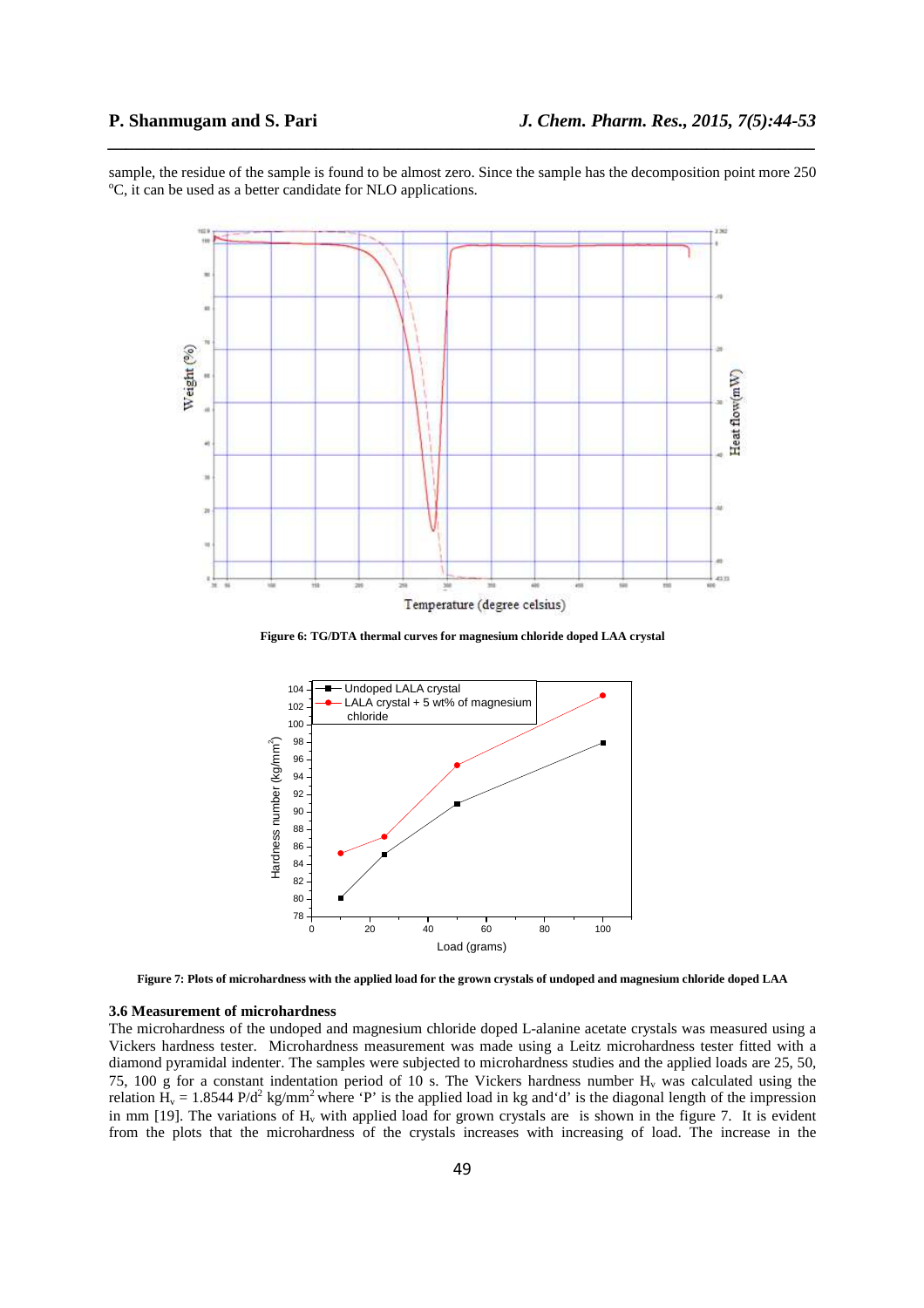microhardness values of the crystals with increasing of load is in agreement with the reverse indentation size effect (RISE). It is observed that the hardness of magnesium chloride doped LAA crystal is more than that of undoped LAA crystal. This is due to strengthening of the doped sample when magnesium chloride has entered into the lattice of LAA crystal.

*\_\_\_\_\_\_\_\_\_\_\_\_\_\_\_\_\_\_\_\_\_\_\_\_\_\_\_\_\_\_\_\_\_\_\_\_\_\_\_\_\_\_\_\_\_\_\_\_\_\_\_\_\_\_\_\_\_\_\_\_\_\_\_\_\_\_\_\_\_\_\_\_\_\_\_\_\_\_*



**Figure 8: Variation of dielectric constant with frequency for undoped and magnesium chloride doped L-alanine acetate crystals** 



**Figure 9: Variation of dielectric loss with frequency for undoped and magnesium chloride doped L-alanine acetate crystals** 

# **3.7 Dielectric parameters**

Dielectric studies were carried out to investigate the electrical parameters such as dielectric constant  $(\varepsilon_r)$  and dielectric loss (tan  $\delta$ ). The presence of a dielectric between the plates of a condenser enhances the capacitance. The dielectric parameters depend on the applied frequency and temperature of the samples. The variations of dielectric parameters of the samples with frequencies are presented in the figures 8 and 9. From the graphs, it is observed that dielectric parameters like dielectric constants and loss factors decrease with increase in frequency and the high values of  $\varepsilon_r$  at low frequencies may be due to presence of space charge polarization and its low value at high frequencies may be due to the loss of significance of the four type of polarizations viz. space charge, orientational, ionic and electronic polarization. It is to be noted here that space charge polarization is dominant whereas electronic and ionic polarizations are not very much active in low frequency range [20]. In accordance with Miller's rule, the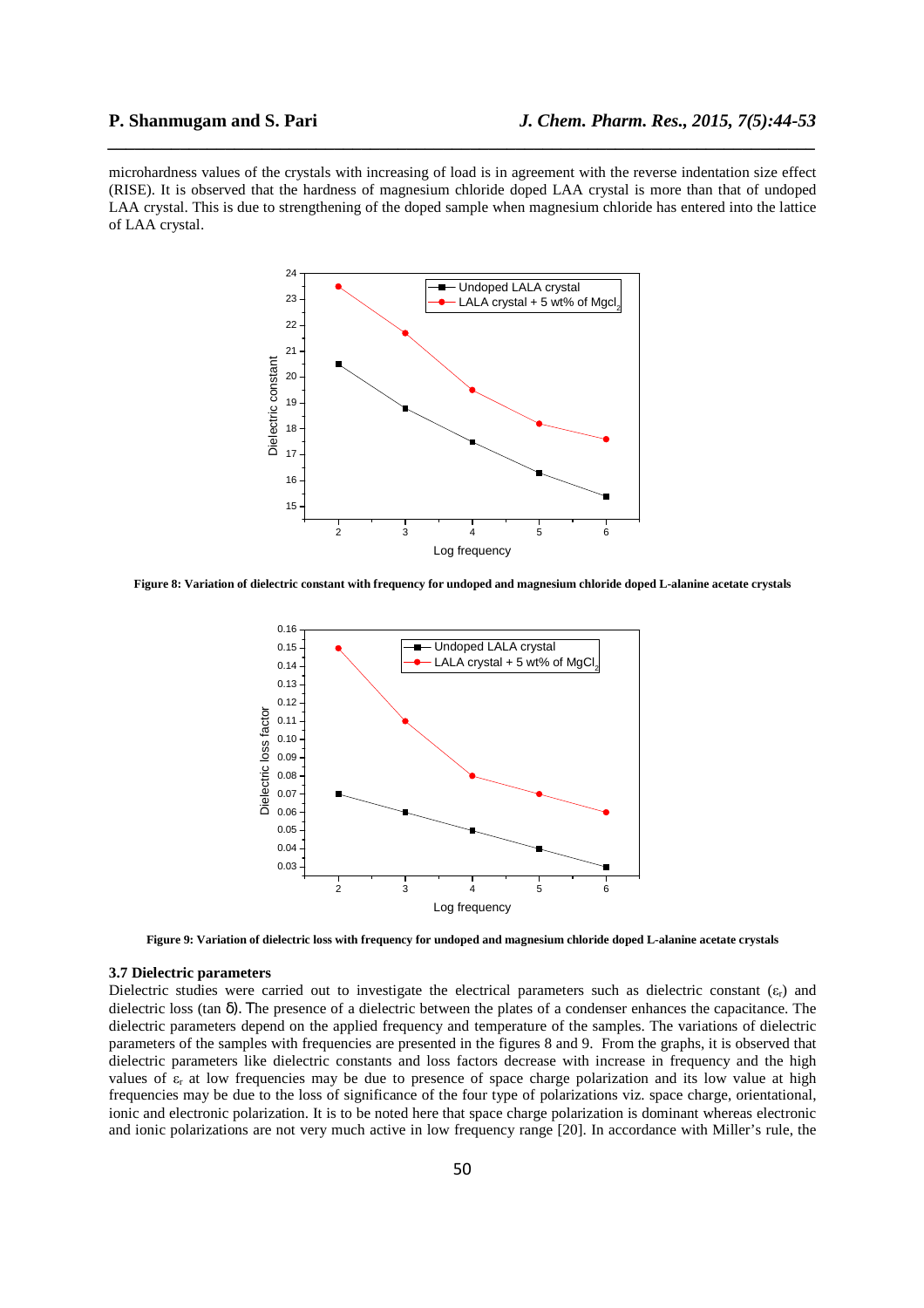low value of dielectric constant at higher frequencies may be due to the fact that the dipoles cannot follow up the fast variation of the applied field and is a suitable parameter for the enhancement of SHG coefficient and extending the samples application towards photonic, electro-optic and NLO devices [21].

*\_\_\_\_\_\_\_\_\_\_\_\_\_\_\_\_\_\_\_\_\_\_\_\_\_\_\_\_\_\_\_\_\_\_\_\_\_\_\_\_\_\_\_\_\_\_\_\_\_\_\_\_\_\_\_\_\_\_\_\_\_\_\_\_\_\_\_\_\_\_\_\_\_\_\_\_\_\_*

### **3.8 Identification of elements by EDAX method**

Energy dispersive X-ray spectroscopy (EDAX) was used to identify the elements present in the samples. The EDAX spectrum was taken using Jeol 6390LV model scanning electron microscope. The EDAX spectrum of the grown magnesium chloride doped L-alanine acetate crystals was recorded and it is shown in the figure 10. From the results, it is confirmed that the elements such as carbon, oxygen, chlorine, magnesium and nitrogen are present in the samples. It is to be mentioned here that hydrogen cannot be identified from samples.



**Figure 10: EDAX spectrum of magnesium chloride doped L-alanine acetate crystal** 

#### **3.9 Measurement of photoluminescence**

The photoluminescence light from sample was measured at different wavelengths and the emission spectrum was recorded for magnesium chloride doped LAA crystal in the range of 240–700 nm with the excitation wavelength of 240 nm. The recorded spectrum of the sample is shown in the figure 11. The results show four emission bands: a medium UV emission band at 356 nm, a strong blue band at 445 nm, and a weak blue band at 492 nm and a red band at 684 nm. From the results, it is confirmed that the grown magnesium chloride doped LAA crystal emits UV light, green, blue and red fluorescence light when the they are excited with UV light of wavelength at 240 nm.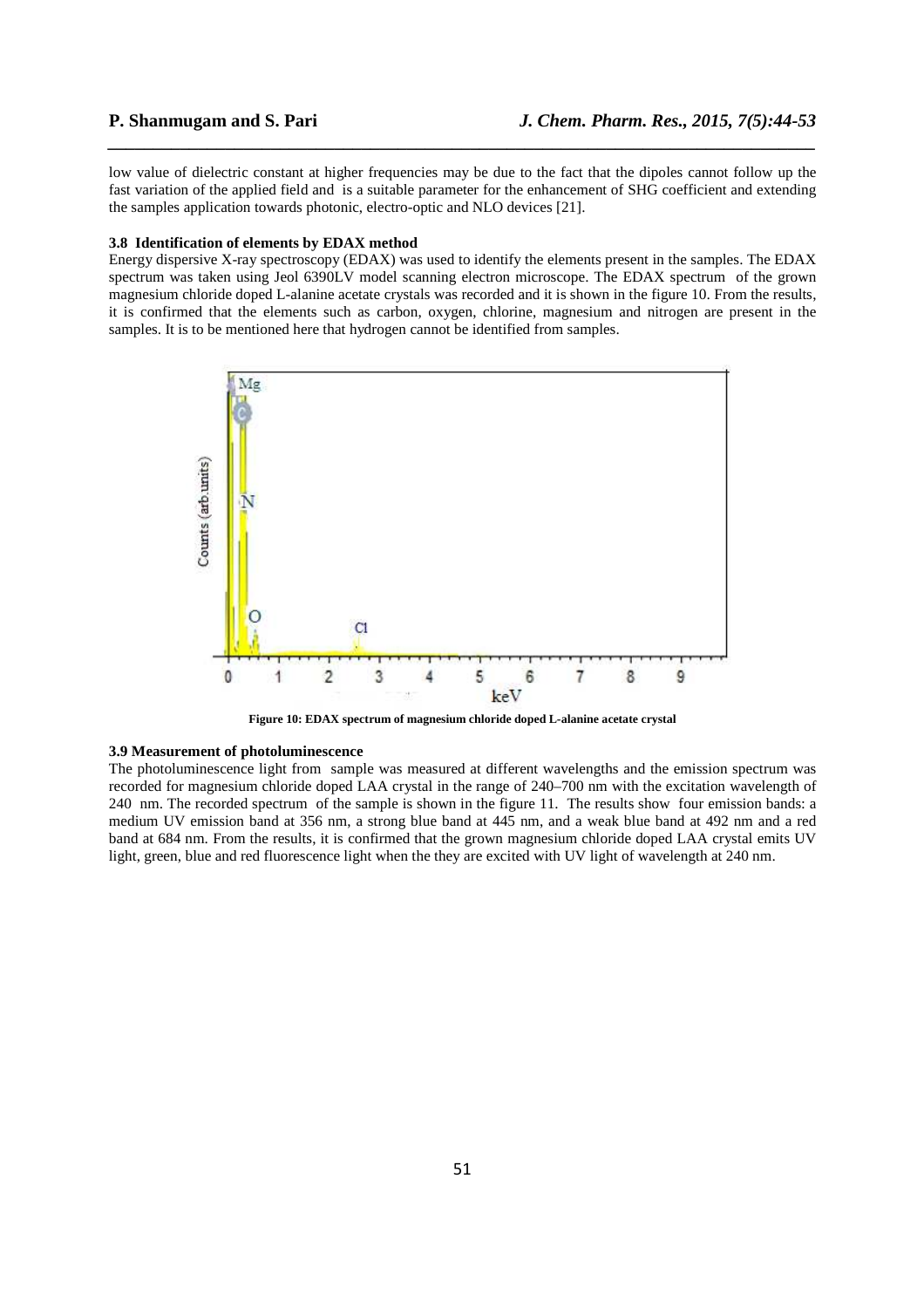

*\_\_\_\_\_\_\_\_\_\_\_\_\_\_\_\_\_\_\_\_\_\_\_\_\_\_\_\_\_\_\_\_\_\_\_\_\_\_\_\_\_\_\_\_\_\_\_\_\_\_\_\_\_\_\_\_\_\_\_\_\_\_\_\_\_\_\_\_\_\_\_\_\_\_\_\_\_\_*

**Fig.11: PL emission spectrum of magnesium chloride doped L-alanine acetate crystal** 

#### **CONCLUSION**

Single crystals of undoped and magnesium chloride doped L-alanine acetate were grown by slow evaporation technique. The lattice dimensions were determined from the single crystal XRD technique and found that samples belong to orthorhombic system. Optical spectra of the samples have been recorded and band gap values are determined. SHG efficiency was measured for the samples and it is found to be more than one and hence the samples are the better candidates for NLO applications. EDAX studies were carried out to find the presence of elements in the doped sample. Thermal stability and mechanical strength were identified to be more for the samples and hence the samples are better for NLO device fabrication. The transparency and optical band gap were determined the dielectric behavior of the samples have been analysed. The photoluminescence spectrum of magnesium chloride doped L-alanine acetate crystal show four emission bands when it is excited with 240 nm.

#### **Acknowledgements**

The research discussion with Dr. P. Selvarajan, Aditanar college, Tiruchendur has been gratefully acknowledged. The authors like to thank the staff members of SAIF, Indian Institute of Technology (Chennai), Crescent Engineering College (Chennai), National College (Trichy) and St. Joseph's College (Trichy) who have helped us to carry out the research work. Also the authors are thankful to the management of National College (autonomous), Trichy for the encouragement given to us to carry out the research work.

# **REFERENCES**

- [1]L. Misoguti; AT Varela; FD Nunes; VS Bagnato, FA Melo, *Optical Materials*, **1996,** 6, 147–152.
- [2]. KK Hema Durga; P Selvarajanj; D Shanthi, *Int. J. Curr. Res. Rev.*, **2012**, 4(14), 68-77.
- [3]CH Wang and RD Storms, *J. Chem. Phys*., **1971**, 55, 3291
- [4]. MF Desrosiers; M Peters; JM Puhl, *Rad. Phys. Chem.*, *2009***,** 78, 465.
- [5] MF Desrosiers; M Lin; SLCooper; Y Cui; K Chen, *Radiat. Prot. Dosim*., **2000**, 120, 235.
- [6] Mohamed A. Morsy, *Open J. Radiology*, **2012**, 2, 120.